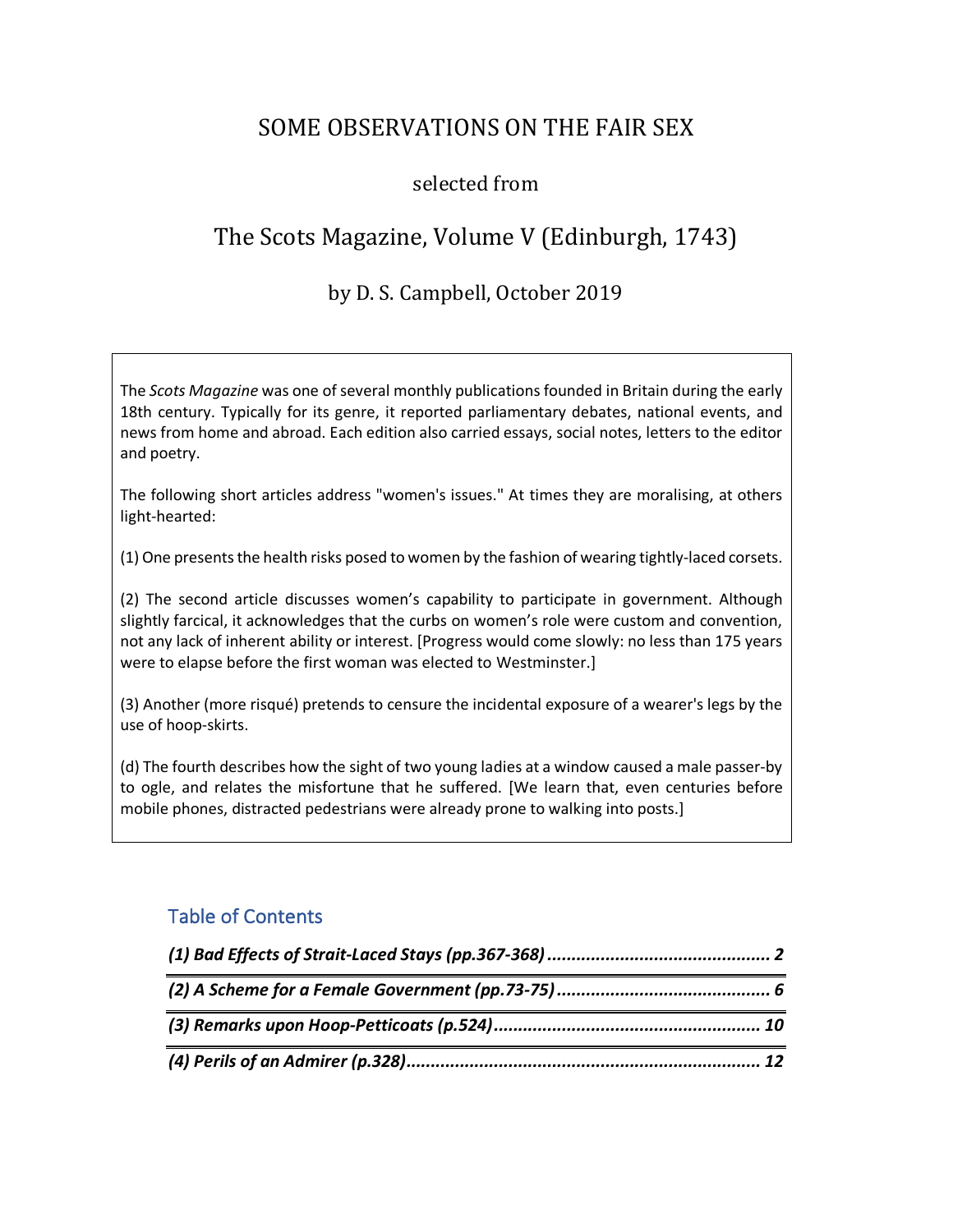## (1) Bad Effects of Strait-Laced Stays (pp.367-368) from the *Dublin Journal*, Aug. 2, 1743

I am one who has a just and great esteem for the better, as well as the more beautiful part of the human species, the fair sex ; and therefore desire to convey a useful piece of intelligence to them.

It is the custom here, as in *England*, for the women to wear stays : and, from having always been used to the tight and slender waists which these give them, I am not able to endure the loose mishapen dress of foreigners. And yet I could wish there was not a pair of stays in the world : for, not satisfied with an easy slender shape, with which they are naturally blessed, but ever desirous of vying with each other, our women have almost universally fallen into the practice of strait-lacing ; a practice most hurtful to themselves, and hateful to the men.

If this custom be begun early, or in childhood, it never fails to distort the woman, and beget crookedness in the waist, and probably in other parts of the body also. And this, by bending and narrowing the chest, which ought to be left large and open for the victuals to play in, doth so destroy the health, as that no after care is able to restore it; but the poor creature continues, all her life after, to labour under a broken constitution, and a continued chain of disorders and sicknesses, without resource or remedy. Nor is it for the time less hurtful to those who have taken it up, thro' custom, when they are come to be women.

For, altho' from the bones being new full grown and hard, they cannot make themselves crooked by it ; yet will their strait-lacing, by pressing the waist, and squeezing in the flesh within the ribs, hinder the free breathing of the lungs, interrupt the action of the stomach, and stop the circulation of the blood and juices; which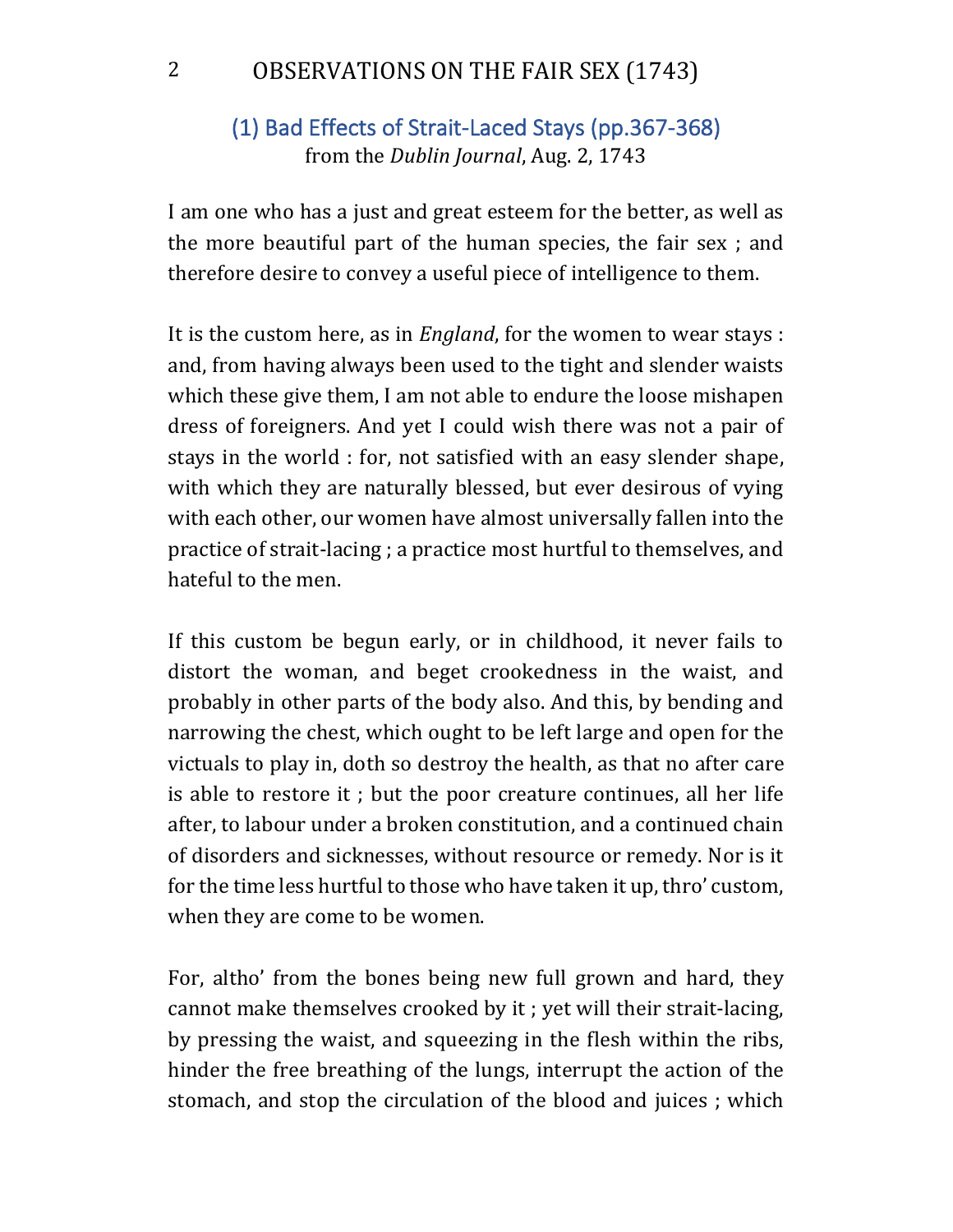must in a little time produce many dangerous disorders. These must soon beget an irregular intermitting pulse, great and frequent giddinesses in the head, and, upon any exercise, violent palpitations of the heart, and what is still worse, a foulness of the stomach, a nauseating of meat, vomitings, wind, gripings, and all the agonies of the worst cholick.

And all this is endured by both of them, not only for no purpose, but to the sure destruction of the very end they aim at : for, were a slender waist to be obtained by this means, as it is certain it never can, it would not advantage them in the opinion of the men. I never knew a man who had any great regard for it. A middling shape, which almost every straight woman has, is what they most esteem; any thing more than this, they neglect or despise. They cannot therefore advantage themselves by this ; but they will be sure to do themselves a great deal of harm. If they be deformed or crooked, I need not tell my fair readers how disagreeable this makes them ; but I must tell them, the men know many of them to be crooked, who think they are taken for very straight women. A crookedness of any great degree can never be hid ; but the men will tell you, they see it plainly in the face, altho' all other appearance of it may be hid in the limbs and body, by cork and iron stays, a high-rumped hoop, and long petticoats. Thus are these poor creatures hurt, or perhaps ruined in their constitutions and in consequence of this, too frequently in their marriages also; and all this upon a preposterous notion of lacing them into a more gentle and slender shape  $: A$ notion so utterly absurd and groundless, that it is a wonder it has not long since been banished from the world. Look upon the men, and there is not one of a thousand that is crooked; look upon the women of the lower rank, and it is the same thing with them. All are straight and well shaped, where there is no force used, but nature is left to itself. But look upon the women of better degree, and it is quite otherwise with them. Their mothers would have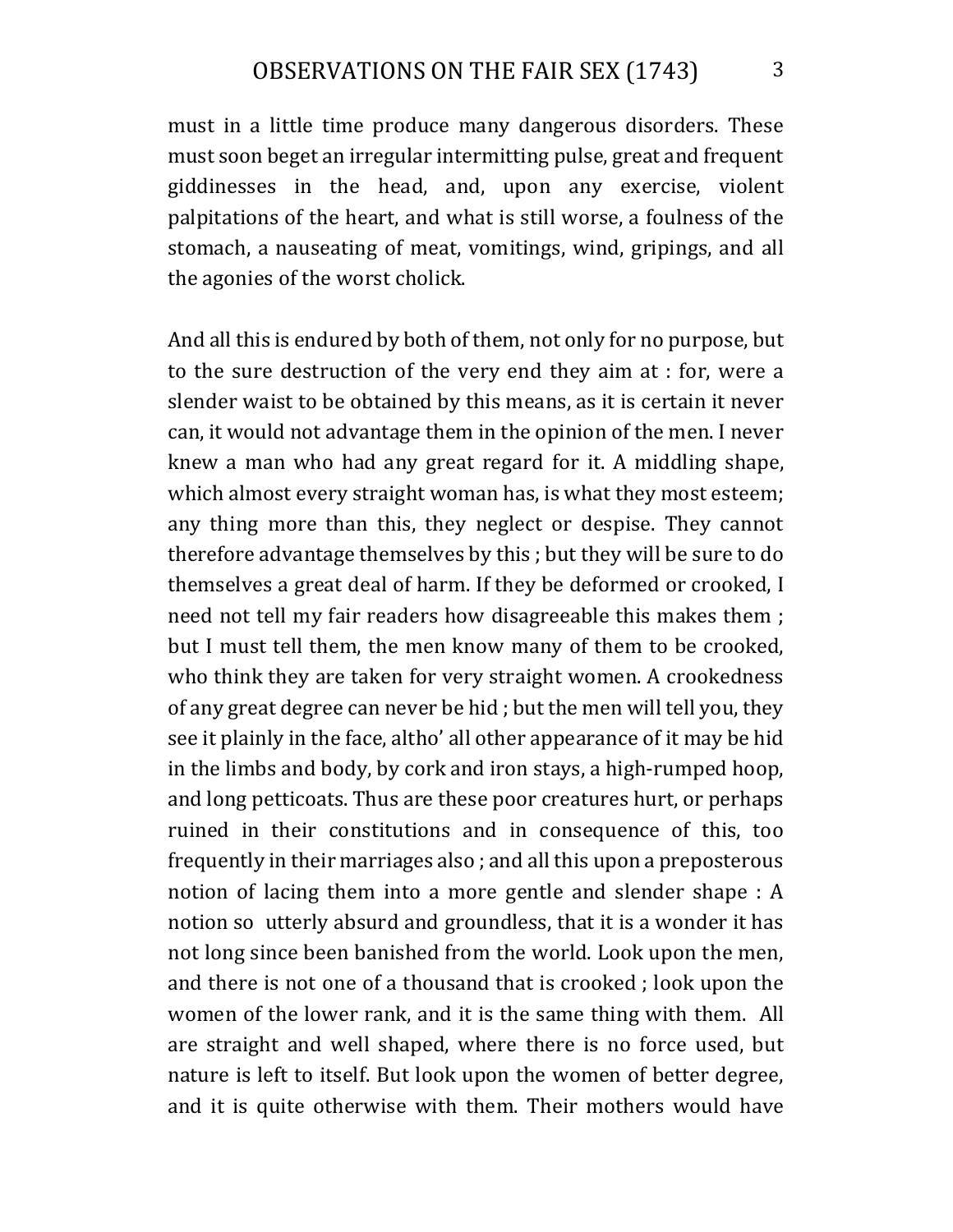them well shaped, and so from their infancy have squeezed them up in stiff stays; and therefore more than the half of them are crooked.

But if the women be not made crooked, yet, as straight-lacing will destroy their health, so will it their beauty also. By squeezing in the waist, it will raise the shoulders, and make them high and broad; it will bend forwards the head, hump up the back, and give an ugly set to the mouth and countenance, and such an ungenteel carriage to the whole person, as must render them very disagreeable. But this is not the worst of it ; it will do them another mischief that is still more odious, and which, out of my great regard for the women, I can hardly tell how to mention. But it is not a thing to be concealed: the men all know it ; and it is necessary the women should be told it; and no intimacy can enable one to tell it to particulars. It is therefore this, that a STINKING BREATH is always the sure effect of straight-lacing also : for as this must interrupt the circulation of the blood and juices, and so quickly breed a foulness in the stomach; so must it give a rankness, or a stink, to the breath, answerable to this foulness. And as most of our young Ladies give more or less into this practice, so it is that the most of them have tainted breaths. The greatest part of them, indeed, only in a very little degree, and so as that it cannot be perceived, but upon a near approach, and a very close conversation ; but some of them, thro' an excess in this custom, are tainted to such a height, as that there cannot be a worse stink, and you cannot come near them but you must smell it.

Now, how extremely odious this must make them to the men, altho' none of the aforementioned disagreeablenesses were incurred, is easy to imagine. The face and shape of an angel would not be agreeable to me, were they accompanied with the stink of a house of office ; and a stinking breath is worse than this. It is such an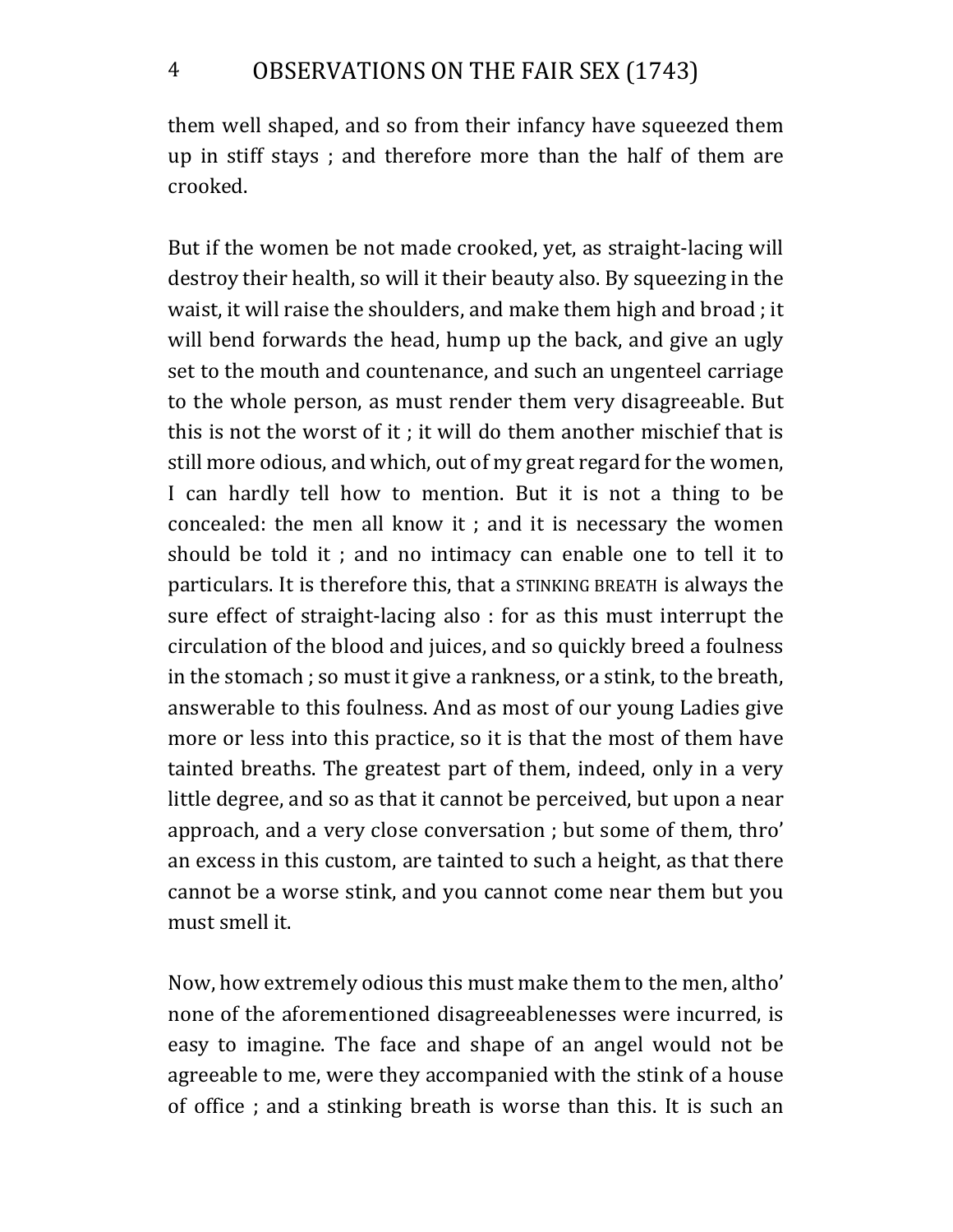abominable attendant, that no shape, no features, no complexion or carriage, can make any amends for it ; but the woman that is possessed of it, must be disagreeable, must be hateful. I could give many instances of the sad effects which this has had both upon myself and others; where, from that love and admiration which the appearance of a beautiful well-dressed woman has begat in my heart, I have, by this, been suddenly thrown down into nauseating and detestation : but one of the most remarkable of them which happened to myself shall suffice.

I was some time since in a company of very agreeable women, and while they were all sitting on one side of the room and talking to each other, I was walking about it and entertaining myself with listening to their chat, and viewing their persons in all the advantages of dress and motion ; when, upon some dispute arising amongst them, they all started up, and I instantly found myself surrounded with a beautiful circle, which I could not look upon without great delight ; when, lo! turning myself to one that was a noted toast, and whom I thought the prettiest among them, I was saluted with such a whiff of stinking breath as almost knocked me down, and made me instantly shift about to another, but still without any advantage, and so again to a third, till at last I was inveloped in such a general stink, that there was no enduring it, but I was forced violently to break from them, and to get me to a greater distance before I could bear to give an answer to their question. And this had such an unhappy effect upon me, that for some time after I did not see a woman but I imagined she had this stink about her ; and it gave me a disgust to the whole sex in general, that I did not suddenly get rid of ; but to this hour I cannot hear the women stiled by the name of *sweet creatures* without being shocked at the impropriety of the epithet.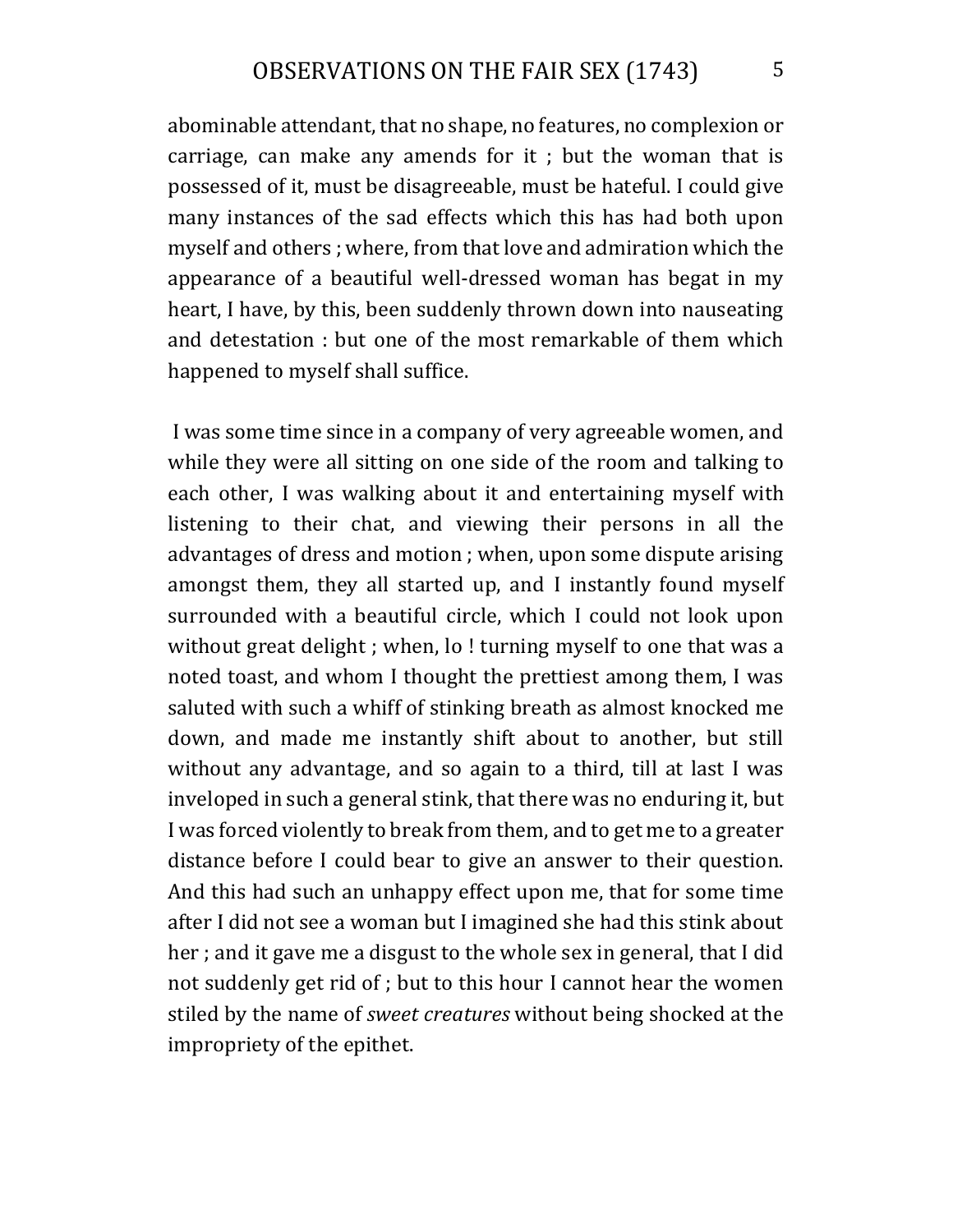#### 6 OBSERVATIONS ON THE FAIR SEX (1743)

Thus have I given a true representation of the effects of straitlacing; and which I am convinced, every one of the women will experience more or less, to be the case with them, as they give more or less into this practice. My expressions indeed are not very delicate in the latter part of this paper. But I have on purpose chosen these plain and rough words, that I might, if possible, by the odiousness of the thing, frighten [my] fair readers from being guilty of it; and so preserve them those amiable and delightful creatures that God has made them. I look upon them not only as the most beautiful, but also as the most virtuous, and least fallen part of our creation ; and I esteem them accordingly : but yet, in attempting to reform them, I have not proceeded so much from my regard to the women, as from my love to mankind in general, whose welfare I know to depend upon theirs, and which must increase or lessen in proportion to the good-will and love which the men have for them.-*I am*, &c.

 $-0 -$ 

## (2) A Scheme for a Female Government (pp.73-75) from the *Universal Spectator*, Feb. 19, 1743

*Mr Spectator*, I have often wondered that the females should be so generally excluded from the publick parts of life, and could never be satisfied that nature intended such a deprivation. What qualities are requisite for any dignity or employment which are not the known characteristicks of the fair sex? Are not they handsome enough for soldiers, and genteel enough for [members] of [parliament]? Have our statesmen more cunning and penetration ? And can the [Right Reverend] boast of more piety ? By the constitution of *England*, women may hold, and have held the highest station on the kingdom, a station that is said to be perfect ;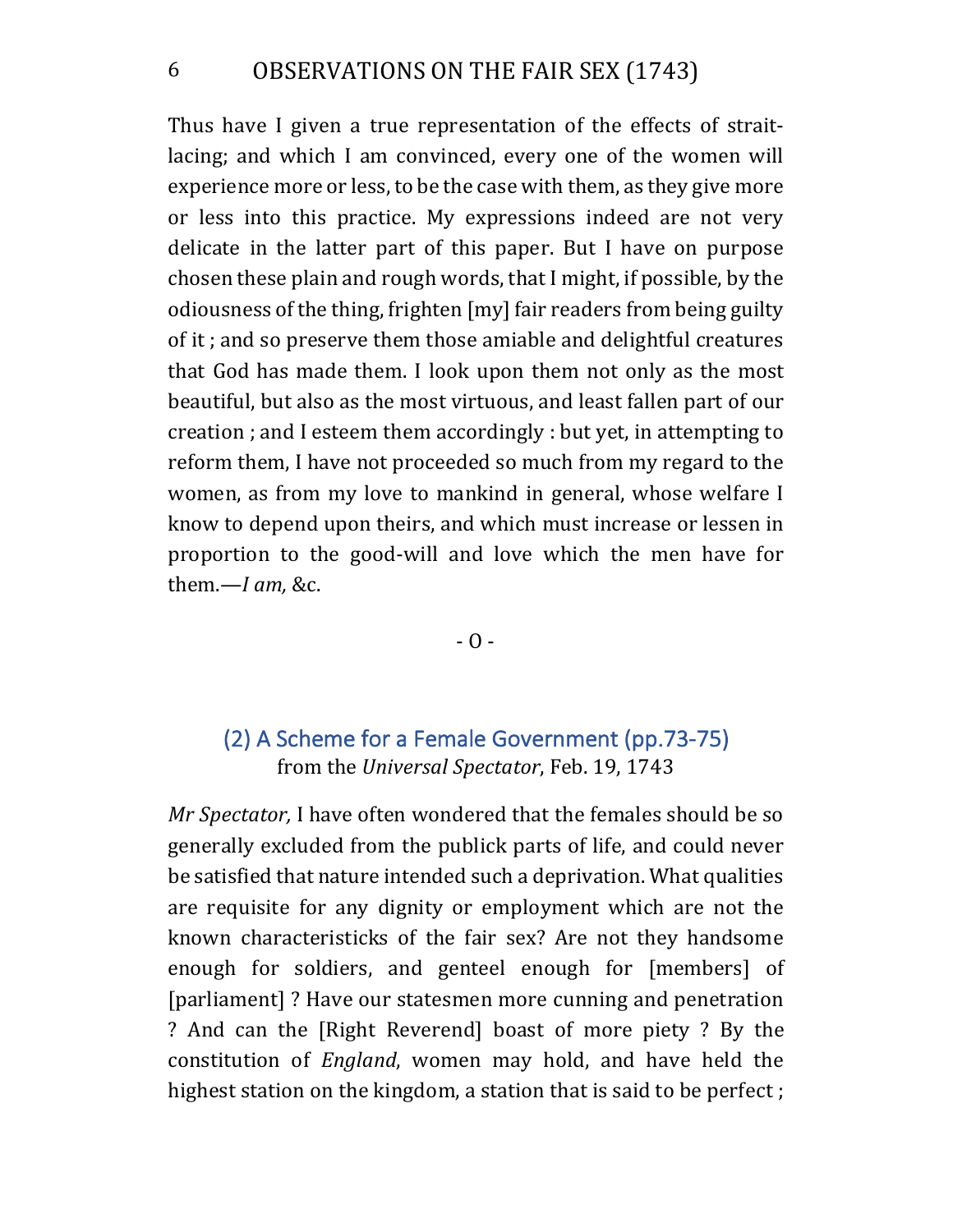then is it not absurd that they should be deemed incapable of all inferior and subordinate functions ? and how ridiculous is it to deny them a share in the publick administration, who, in private, *govern* our *governors*, and teach our senators wisdom!

I would therefore propose, that the female sex may be admitted to their natural rights; and that, after the expiration of the present septennial [parliament], the whole female sex may be rendered politically capable of serving their country both in church and state, and be chosen members of the [house] of [Commons].

I conceive this change in the form of our government not only to be such as justice calls for, but that it will also very much contribute to the usefulness of  $[c-rt-]$  politicians : for, as there are place-men, so there should be place-women, who should keep their places and posts according as they had voted or debated. It would be hard if Ladies were to resign their places and honours, and sink into plain housewives again at the end of seven years ; we can hardly expect that they would then exert themselves with that ardour which so extraordinary an occasion would require : but when they consider themselves in a state of probation for their own and the whole sex's future advancement, we may reasonably hope for such an exact conformity to their respective duties, as will crown that period with glory to themselves, and shame to a male [administration].

Besides advancing the Ladies to posts in civil government, I would be for trusting them with military commands. We have had *English* Queens before now at the head of armies. However, I would not chuse, by the word *military*, that our brave and honest *English* seamen should be divested of their employments, who, tho' they may not have been so useful of late years as might have been expected, yet it is well known that they are not to blame for it. But, lest our grave judges should explain the term in an extensive sense,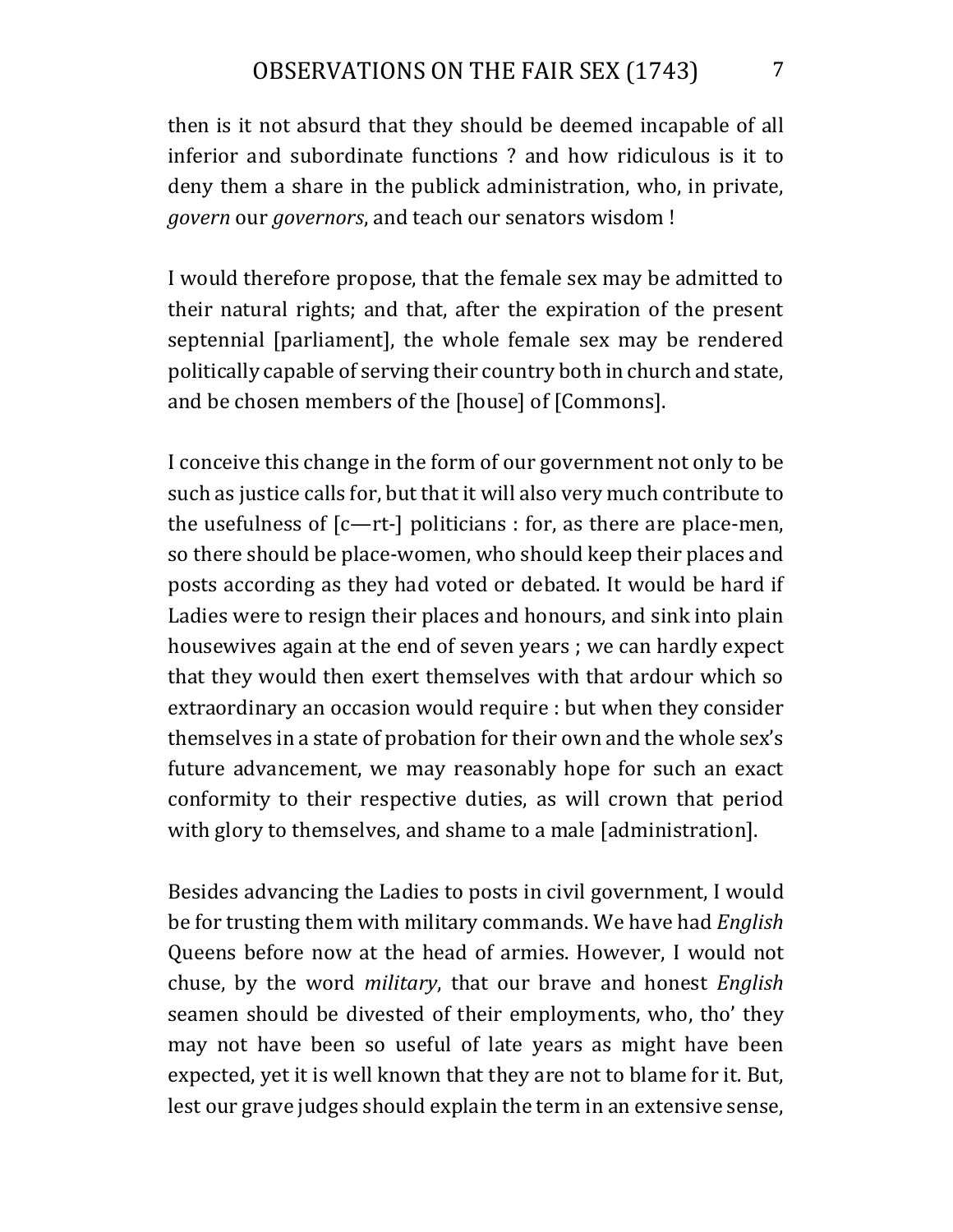(and we must allow that the naval is the natural and best military strength of this nation), it may be proper to have a proviso, That the ships of war shall be manned with men only; otherwise our Spanish prizes may be determined illegal, because the captors were of the wrong gender.

It is a common observation, that if the People of *England* can but keep up forms and appearances, they are not very solicitous about the things themselves : for this reason I would propose, that such females as shall be substituted in the places of the men, may exchange habits with them; and that every dignity, station and employment may go by the present denomination : for I am aware, that a good many well-meaning people, who may be pleased with this mutation of sex, would nevertheless take great offence at the senate's appearing in *petticoats*, or that it should be read in a foreign gazette, that the [parliament] of *G. Britain* was prorogued for a month by a Lady of the Bedchamber.——Nor is this my only reason for the foregoing regulation ; for, I apprehend a very beneficial effect would arise from cladding the degraded males with the female attire of their successors, and by adding labels, to be worn as shoulder-knots, denoting the preferments which by their corruptions they had forfeited. Thus stigmatized, such of them as had any sense of shame left, would repent in earnest; and the rest of mankind, who should afterwards think of serving their country in any publick capacity, would know that other qualifications were necessary, besides those required by the  $[t-t]$ acts.

I think, Mr Spectator, there may be given very good reasons to expect our foreign affairs may be well conducted under a female administration ; but it may be proper to lay down some rules for the choice and regulation of our new *Ambassadresses.*——In the first place, I would not only have them clothed like men, but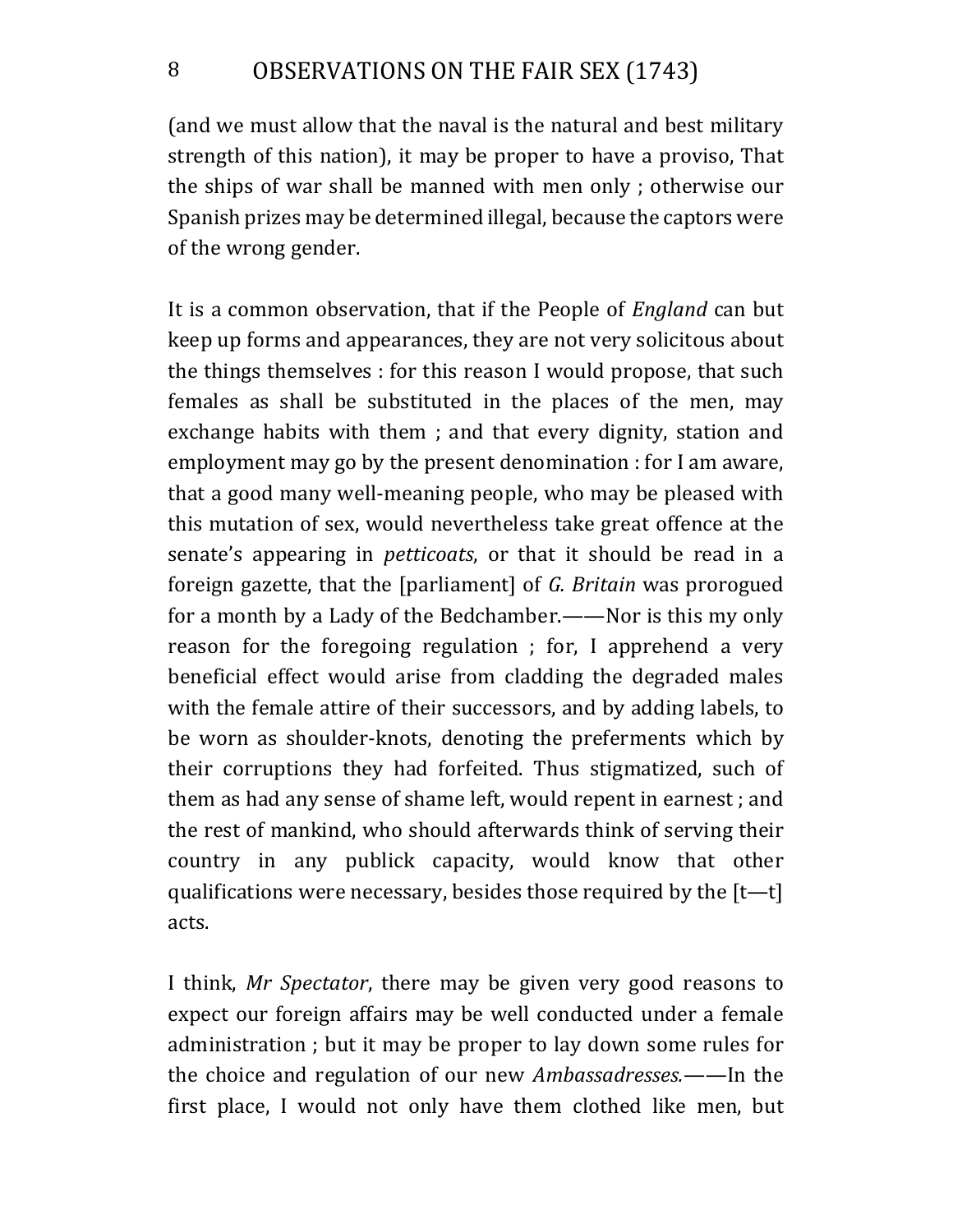likewise to have strong features, and brown complexions, that so they may really pass for such. And my view in this is, that the ministers abroad may be as open and undisguised as they used to be; which I fear they would not, when they perceived a different kind of *politicians*.

In the next place, I would have them understand *Latin*, and the principal foreign languages ; but not to discover that they are so qualified : by means whereof they may, at courts and other publick assemblies, pick up useful hints and intelligence, which may be dropt upon a presumption that some people have no more than their mother-tongue.

And as it is absolutely necessary that their sex should be concealed, I cannot admit of any indulgence, which some would have allowed. I would therefore recommend *maids*, turned of *fifty*, as the properest persons for these employments, and who, as they have not tasted the comforts of wedlock, seem to have the best title to be so promoted. The *widows* of that age may perhaps be offended that I exclude them; but, should they marry again, and I dare not trust them, it might occasion reports of a worse nature.

I am apprehensive there may now be Ladies who, in effect, hold places, which, for form's sake, are officiated by men : as to these, I think, that if the deputies were not put in by them, and had such ample allowances as to have no occasion to make unjust perquisites, it may be lawful for them to continue in their several places, provided they do the duties in their proper persons.

If these hints, Mr *Stonecastle*, can be of service towards introducing the Ladies into a new ministry; or, if you will consider my project more at large, you'll oblige one who has long been a subject to *petticoat-government.*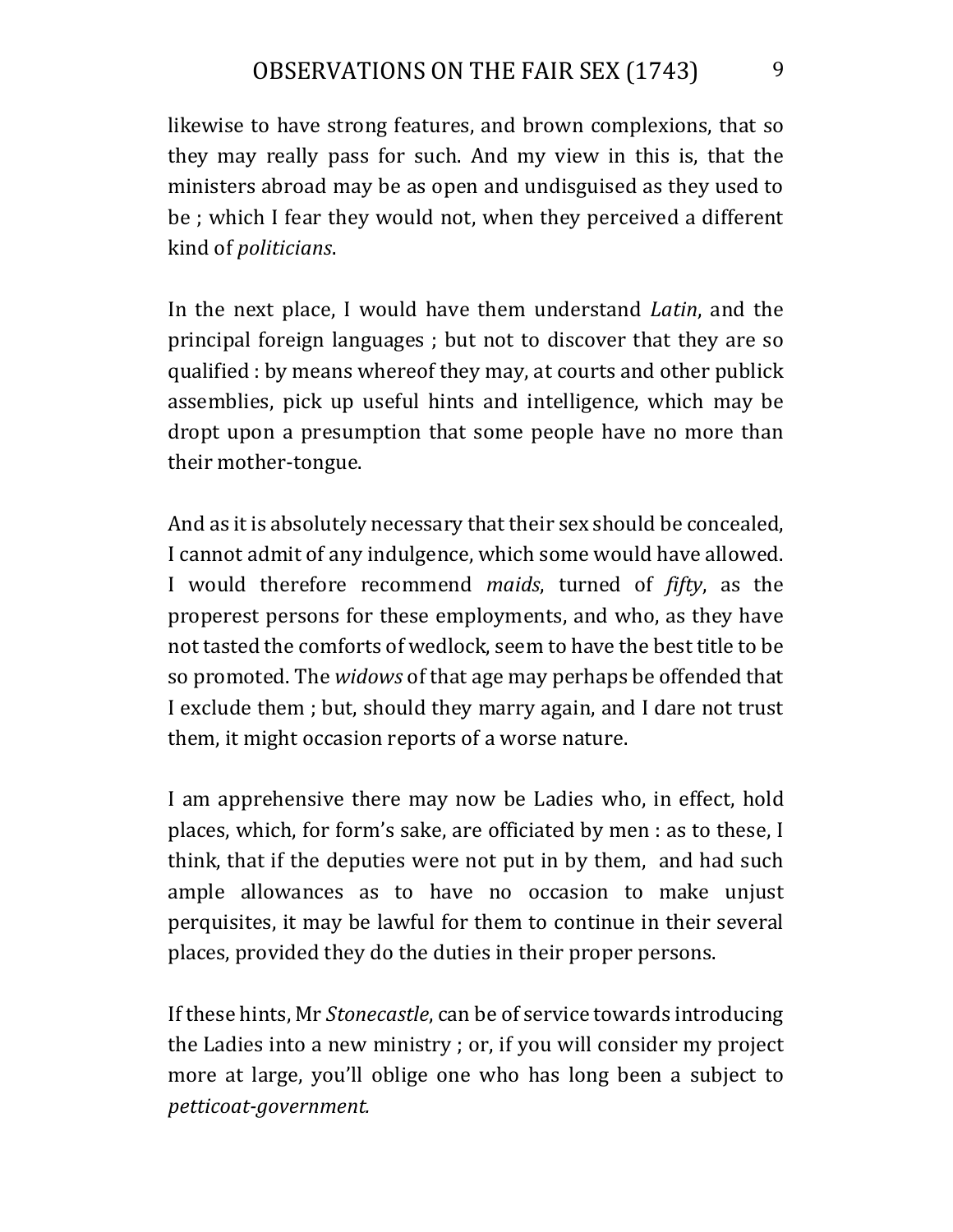#### *SIMON NOODLE.*

*P.* S. My wife gives her service, and, on this revolution, is in great hopes of being Secretress of State ; if she is, she will remember Mr *Stonecastle.*

 $-$  O  $-$ 

#### (3) Remarks upon Hoop-Petticoats (p.524) Nov. *1743*

*SIR*, I hold it necessary, in this age of gallantry, to make some mention of a practice prevalent among the fair sex, which I think not quite so consonant to their native modesty as may be wished. It is, in short, this: They have contrived to make their hoops of so enormous a size, and at the same time so light, that the least shove from a passenger in the street may elevate one side of them to such a degree, that I, for example, who am but low of stature, have nothing to do but make use of my eyes, without any declination of my body, to measure, with the small share of geometry I am master of, the regular proportion of the pretty creatures' legs from the ancles to the knees; and, if I were a more curious observer, perhaps a little higher. Nay, sometimes, as if they designed their hoops for more effectual nets or traps, notwithstanding the abundance of their other decoys, it is with very great difficulty, that, in passing, I can hinder myself from being carried along in the vortex.  $-$  And, alas! what would become of me then? But this is not all : for, if by this elevation, of which I am complaining, nothing were to be seen which might invite the wanton fancy of a libertine to wish his eyes were blessed with other still more bewitching objects, the evil might be tolerable : but, as things are at present, the prospect is rendered so tempting by the neat gloss of a white stocking folded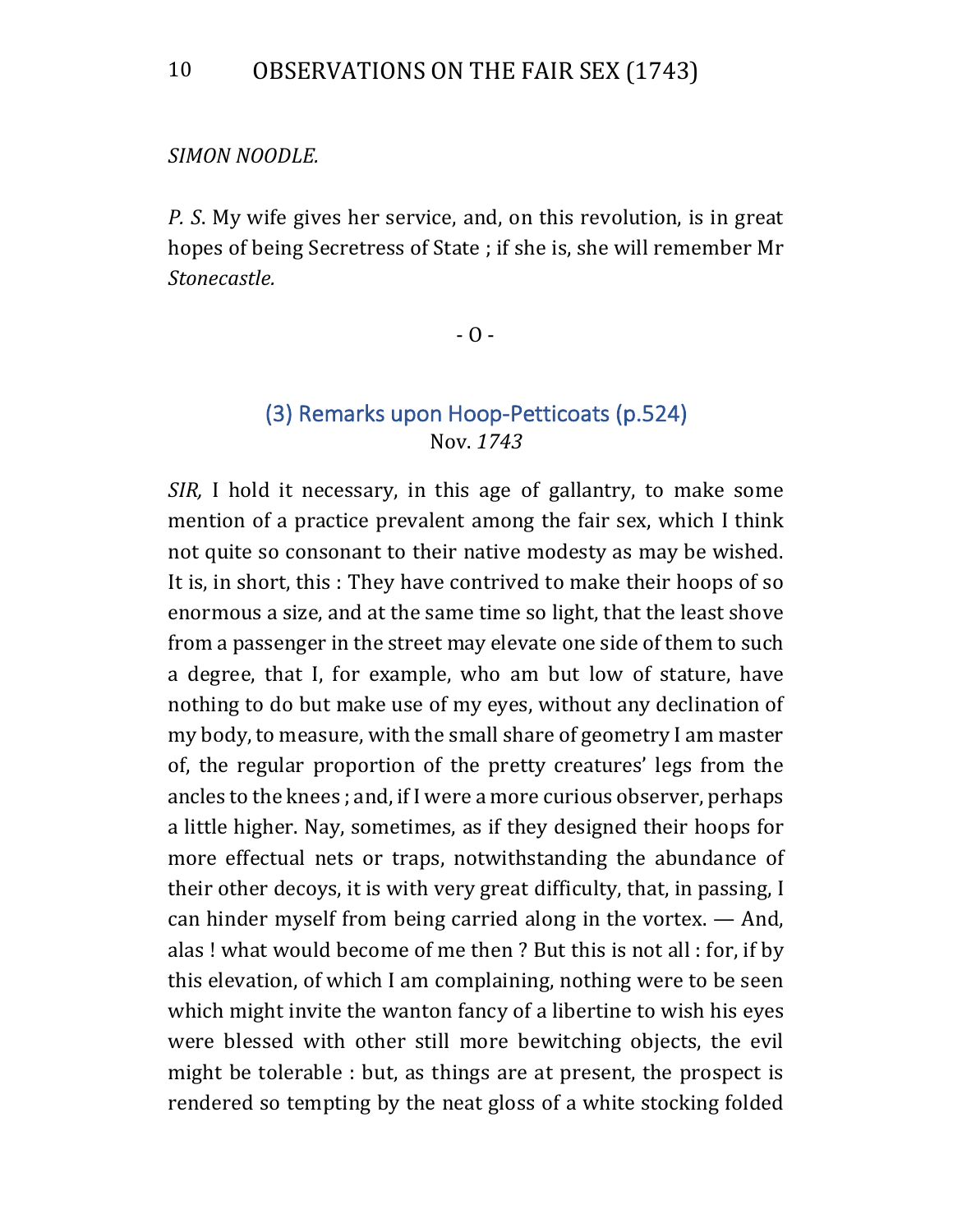over a well shaped leg, that there is nothing at which the desire of such a wild young fellow can stop, altho' a person of my gravity may be able to survey all these things in their naked essence with the utmost coolness. But it is not every one, Sir, who can claim so much dispassionate philosophy as myself. On the contrary, it was but t'other day I observed a sauntering rakish beau, under pretence of helping a fair one into a coach, and adjusting her petticoats on the seat, delightedly feasting his eye with the form of her leg, and pressing his hand, with a sort of unconscious officiousness, close to her knee in ascending to sit by her. With what dangerous consequences may this be attended  $!$  — Another time, I saw a Lady, in order to avoid the inconvenience her cloaths might receive from a narrow street, walk with them in so sublime a posture, that I, among the rest, might have taken the length of a charming leg, and besides, have determined to a nicety the place where she chose to tie her garter.—I cannot part without informing you, Sir, of another occurrence, to which I was a witness, at a review ; where, planting myself behind an open landau, that I might see the exercise of the sons of *Mars* without being incommoded by the crowd, all my warlike disposition had like (but for the philosophy I hinted I was possessed of) to be changed into the more pleasing one of the wars of *Venus*, who struck me in the eye from a Lady who was mounted on the seat of the landau, in order to behold with more advantage the course of the ceremony. She stood in so very advantageous an attitude, indeed, for my purpose, as she leaned to the left, that I was entertained with more objects than I think fit to communicate, especially as she ascended and descended.—But I find that the description grows too warm, and therefore here I leave off in time, with assuring you,  $Sir$ , that I am,

> *. Your constant Reader, Edw. DAPPER.*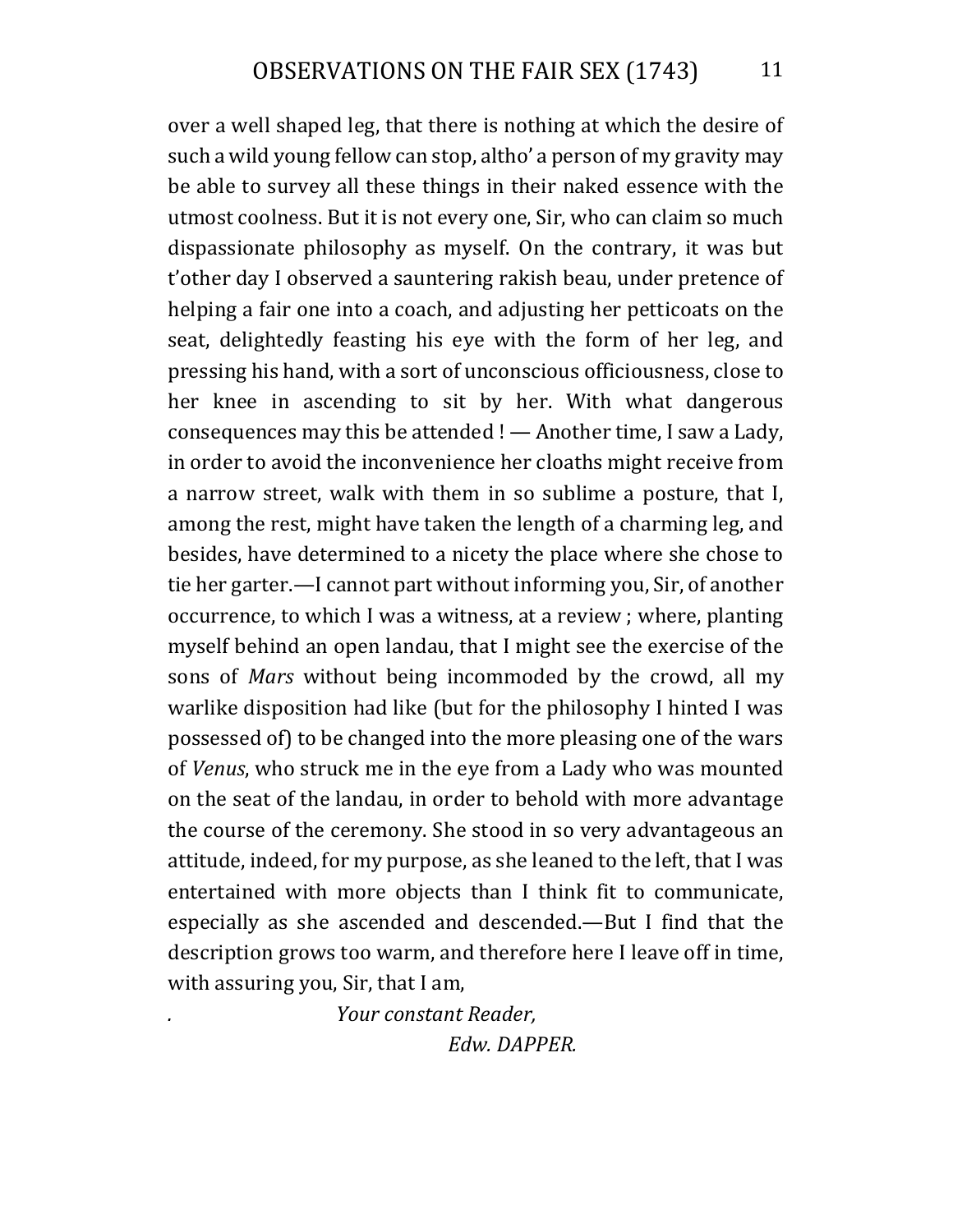### 12 OBSERVATIONS ON THE FAIR SEX (1743)

*P.* S. I should have proposed this as a proper subject for the pulpit ; only I reflected on the usage a certain divine met with, (mentioned by a late author), who got the name of *Parson Patch*, as, perhaps, any grave Doctor might, if he dared to discourage such an apparent excitement to vice, among the wags of this age, be stigmatised with that of *Parson Peep-bo.* 

 $- 0 -$ 

### (4) Perils of an Admirer (p.328) from the *Universal Spectator*, Jul 23, 1743

*SIR*, I am such an admirer of the fair sex, that I never see a pretty woman but I stand *gaping* at her; which I allow indeed to be ill manners.——As I was walking along the street the other day, I saw in a window on the other side of the way a charming Lady : I was fixed, I stood all attentive to survey her charms.——During this another charmer joined her : then was I *imag'd* to the ground.— While I was thinking which was the real Goddess of beauty, a damn'd curs'd porter, with a burden on his shoulders, knocked off my hat and wig, and almost broke my head. I was alarmed; and, after having gathered up my garniture, I cast my eyes towards the window ; and there the two mischievous, hard-hearted devils stood laughing at me, tho' they knew that they were the occasion of my misfortune. I am informed they have occasioned many accidents, by making some Gentlemen run against posts, stumble or jostle against people.

Now, Mr *Spectator*, by your *canaille* I advise all my brother *women*gapers to look to themselves, and, in the streets, to take heed of their ways, instead of gazing after vanity.——*Your's, &c.*